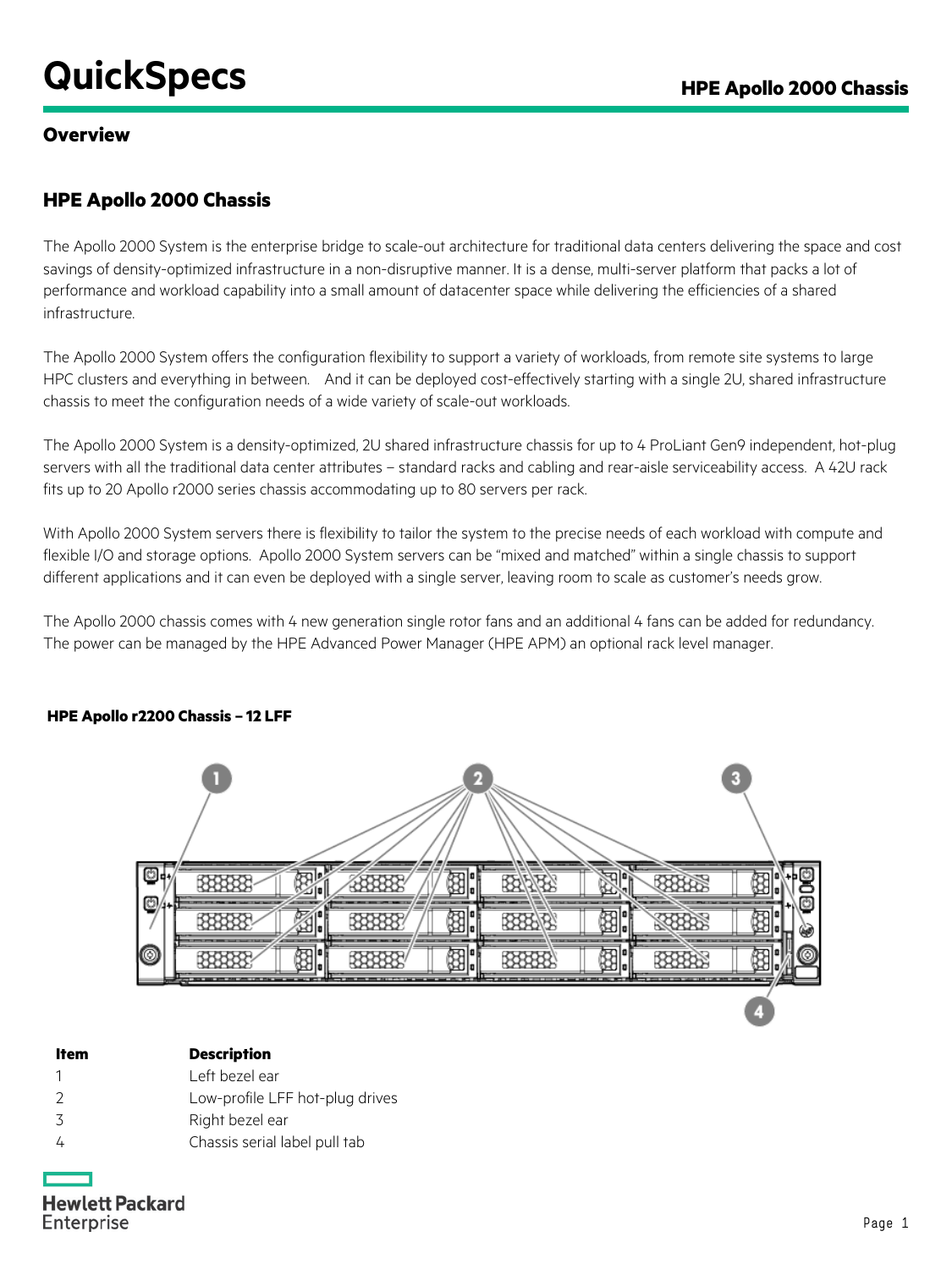## **Overview**

#### **HPE Apollo r2600 Chassis – 24 SFF**



| Item          | <b>Description</b>              |
|---------------|---------------------------------|
|               | Left bezel ear                  |
| $\mathcal{L}$ | Low-profile LFF hot-plug drives |
| 3             | Right bezel ear                 |
|               | Chassis serial label pull tab   |
|               |                                 |

#### **HPE Apollo r2800 Chassis -24 SFF**



| ltem | <b>Description</b> |
|------|--------------------|
|      |                    |

- 1 Left bezel ear
- 2 SFF HPE SmartDrives 3 Right bezel ear
- 
- 4 Chassis serial label pull tab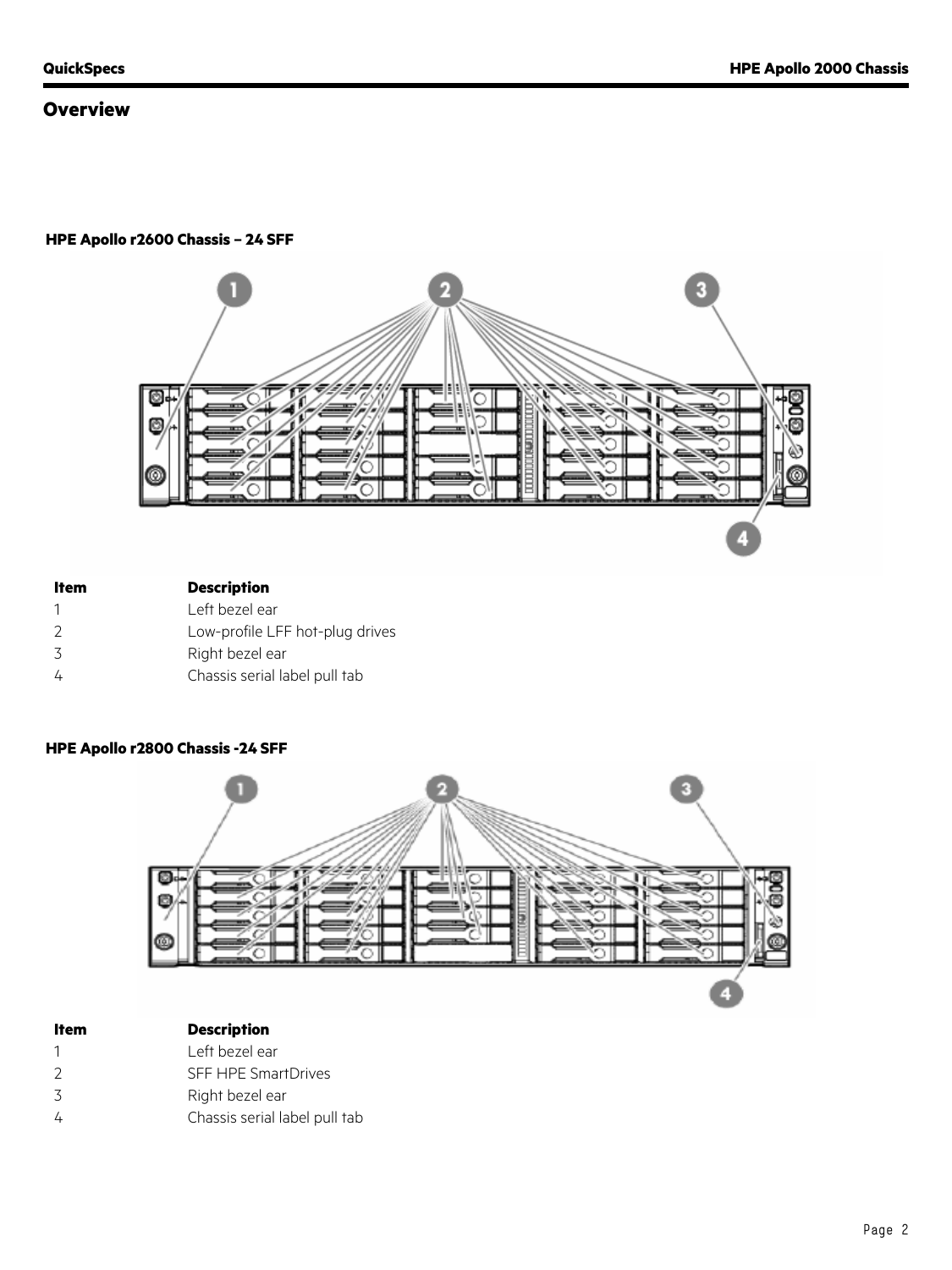## **Overview**

### **Chassis Rear Panel Components / Four 1U Nodes**



| ltem          | <b>Description</b> |
|---------------|--------------------|
|               | Node 4             |
| $\mathcal{P}$ | Node 3             |
| 3             | RCM module         |
| 4             | Power Supply 2     |
| 5             | Power Supply 1     |
| 6             | Node 2             |
|               | Node 1             |

## **Chassis Rear panel Components / Two 2U Nodes**



| ltem          | <b>Description</b> |
|---------------|--------------------|
|               | Node 3             |
| $\mathcal{L}$ | RCM module         |
| 3             | Power Supply 2     |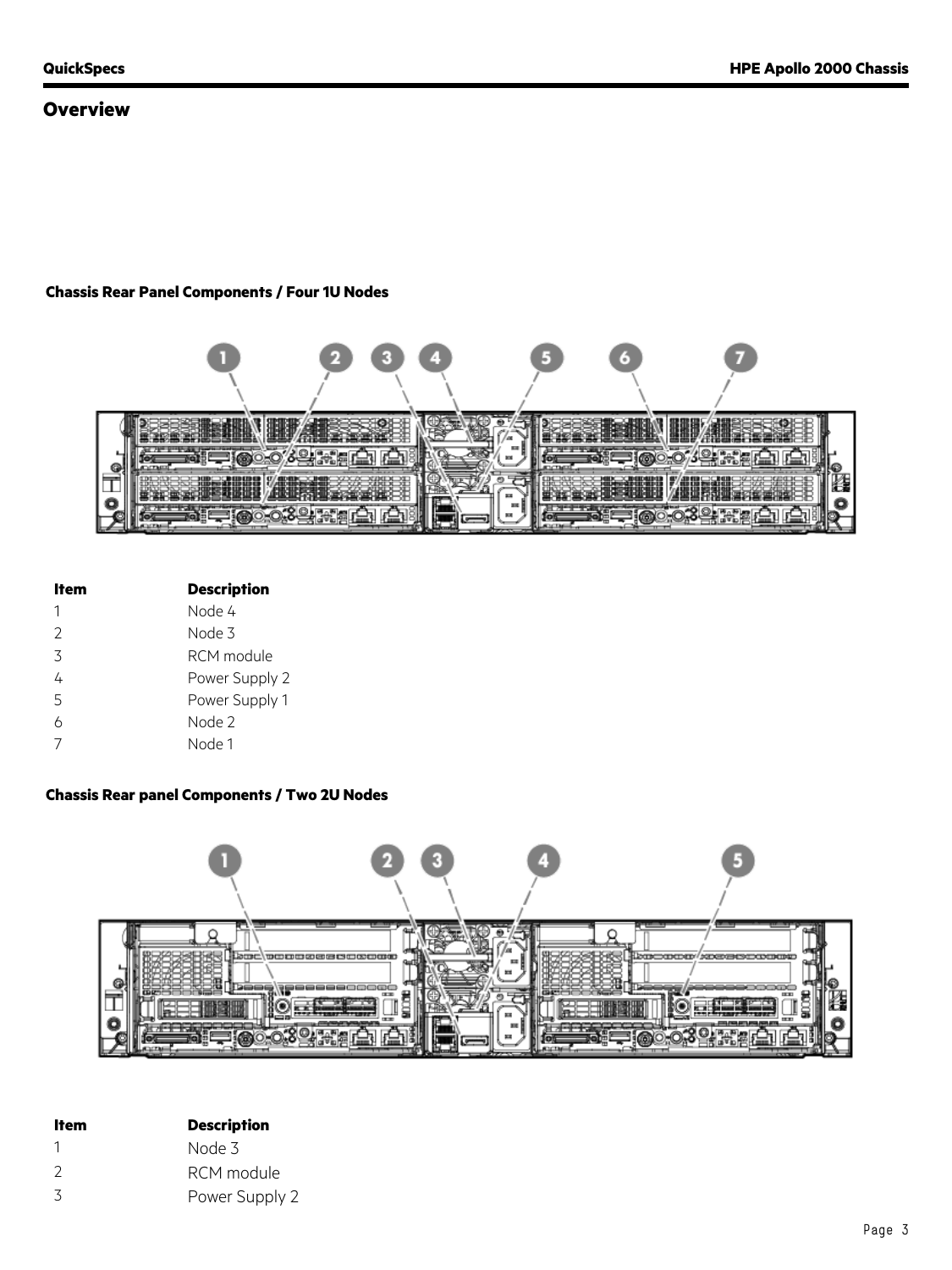# **Overview**

| $\overline{4}$ | Power Supply 1 |
|----------------|----------------|
| -5             | Node 1         |



| ltem          | <b>Description</b> |
|---------------|--------------------|
| 1             | Node 4             |
| $\mathcal{P}$ | Node 3             |
| 3             | RCM module         |
| 4             | Power Supply 2     |
| 5             | Power Supply 1     |
| h             | Node 2             |
|               | Node 1             |

#### **Chassis Rear panel Component / Two 2U Nodes**



| ltem          | <b>Description</b> |
|---------------|--------------------|
| 1             | Node 3             |
| $\mathcal{P}$ | RCM module         |
| 3             | Power Supply 2     |
| 4             | Power Supply 1     |
| 5             | Node 1             |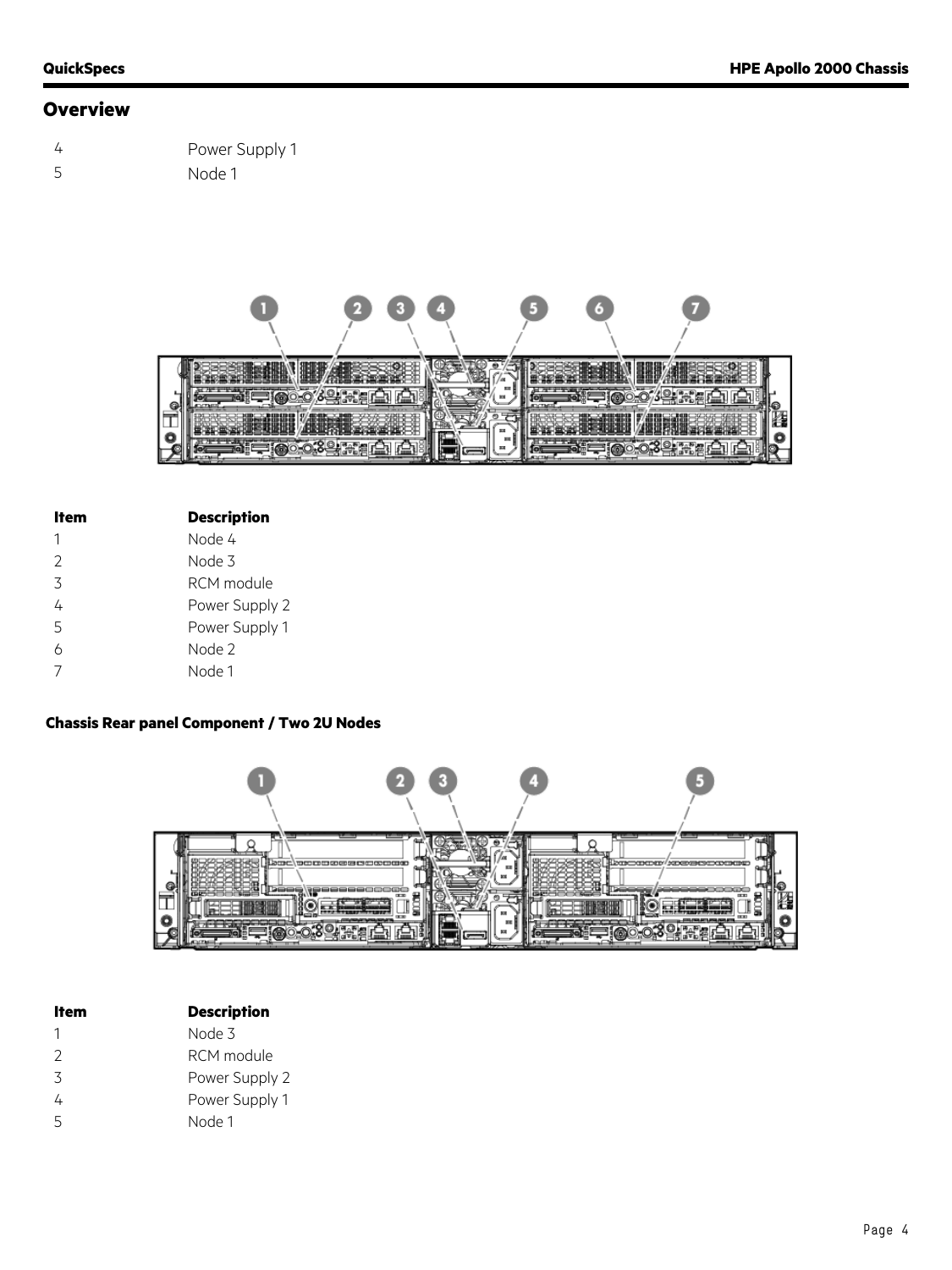# **Core Features**

| <b>Chassis</b>                             | There are 3 chassis options with different storage configurations<br>HPE Apollo r2200 Chassis - 12 LFF hot-plug SAS or SATA HDDs or SSDs - allocated equally<br>across server nodes<br>HPE Apollo r2600 Chassis - 24 SFF hot-plug SAS or SATA HDDs or SSDs - allocated equally<br>$\bullet$<br>across server nodes<br>HPE Apollo r2800 Chassis-24 SFF hot-plug SAS or SATA HDD or SSDs- allocated flexibly<br>$\bullet$<br>across server nodes<br>NOTE: r2800 supports flexible drive mapping enabling custom drive allocations to match                                                                                                                                |  |  |
|--------------------------------------------|-------------------------------------------------------------------------------------------------------------------------------------------------------------------------------------------------------------------------------------------------------------------------------------------------------------------------------------------------------------------------------------------------------------------------------------------------------------------------------------------------------------------------------------------------------------------------------------------------------------------------------------------------------------------------|--|--|
|                                            | workloads giving more flexible storage density for various applications. For more detail<br>information about flexible mapping, visit<br>http://h20628.www2.hp.com/km-ext/kmcsdirect/emr_na-c04604560-1<br>Each HPE Apollo 2000 Chassis is built with the following:                                                                                                                                                                                                                                                                                                                                                                                                    |  |  |
|                                            |                                                                                                                                                                                                                                                                                                                                                                                                                                                                                                                                                                                                                                                                         |  |  |
|                                            | Four server slots for 1U or two server slots for 2U.<br>$\bullet$<br>Up to two (2) 800W/1400W power supply for the chassis HPE Thermal Logic technology<br>$\bullet$<br>for lower power consumption and airflow.<br>Four (4) single rotor fans standard and an additional 4 fans can be added for redundancy.<br>$\bullet$                                                                                                                                                                                                                                                                                                                                              |  |  |
| <b>System Fans</b>                         | The Chassis ships standard with 4 single rotor fan modules.                                                                                                                                                                                                                                                                                                                                                                                                                                                                                                                                                                                                             |  |  |
| <b>Server Tray Blank Kit</b>               | A chassis requires that four (4) server tray slots be populated with either an HPE ProLiant XL170r,<br>XL190r server or an HPE Apollo 2000 Server Tray Blank Kit.                                                                                                                                                                                                                                                                                                                                                                                                                                                                                                       |  |  |
| <b>Rack Airflow</b><br><b>Requirements</b> | HPE Apollo 2000 Chassis<br>The increasing power of new high-performance processor technology requires increased cooling<br>efficiency for rack-mounted servers. For maximum cooling, HPE racks are recommended to allow these<br>racks to be fully loaded with servers using the latest processors.<br>CAUTION: If a third-party rack is used, observe the following additional requirements to ensure<br>adequate airflow and to prevent damage to the equipment.<br>CAUTION: Always use blanking panels to fill all remaining empty front panel U-spaces in the rack.<br>This arrangement ensures proper airflow. Using a rack without blanking panels will result in |  |  |

improper cooling that can lead to thermal damage.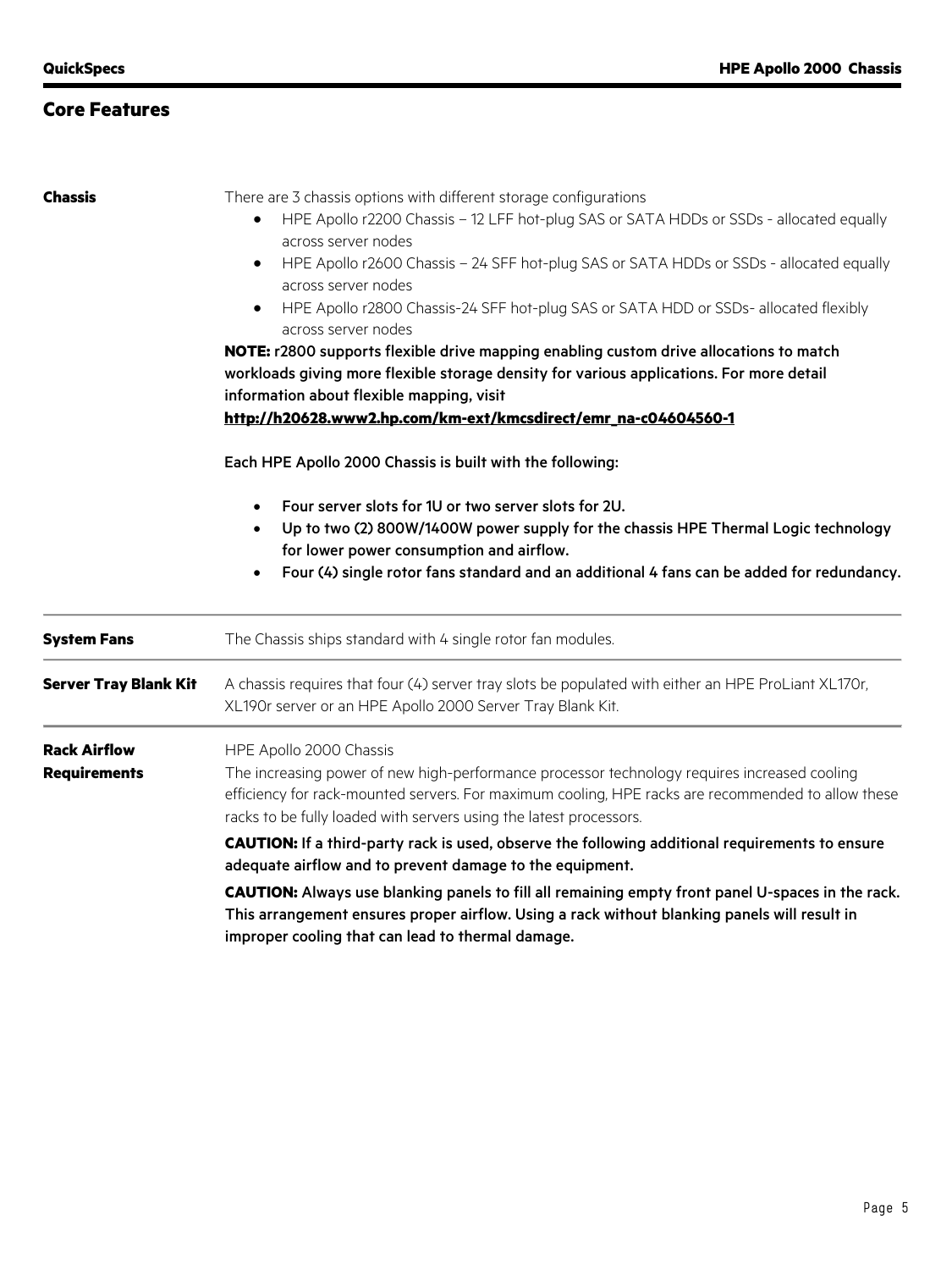# **Optional Features**

| <b>HPE Insight</b>         | Insight Management        | Managing the growing number of servers can be complex and expensive                                                                                                                                                                                                                                                                                                                                                                                      |
|----------------------------|---------------------------|----------------------------------------------------------------------------------------------------------------------------------------------------------------------------------------------------------------------------------------------------------------------------------------------------------------------------------------------------------------------------------------------------------------------------------------------------------|
| <b>Management software</b> |                           | for your organization. IT managers need to address changing business<br>needs with tools that meet the challenges of managing today's complex<br>Datacenters.                                                                                                                                                                                                                                                                                            |
|                            |                           | HPE Insight Management lowers the cost of running your HPE ProLiant<br>servers by providing you with best-in-class management tools, including<br>HPE Insight Control, HPE Virtual Connect Enterprise Manager (VCEM), and<br>HPE Insight Dynamics/Matrix Operating Environment. Insight Management<br>increases your productivity and reduces your operating costs to get you<br>higher value from your HPE ProLiant servers.                            |
|                            |                           | Electronic download of Insight Management Media<br>Insight Management software media is available for free download (not<br>including license entitlement certificates) at this website:<br>http://www.hp.com/go/insightupdates.                                                                                                                                                                                                                         |
|                            |                           |                                                                                                                                                                                                                                                                                                                                                                                                                                                          |
|                            |                           | Software media available for download includes:                                                                                                                                                                                                                                                                                                                                                                                                          |
|                            |                           | <b>HPE Insight Control</b><br>$\bullet$<br>HPE Insight Control for Microsoft® System Center<br>$\bullet$<br>HPE Insight Control for VMware vCenter Server<br>$\bullet$<br>HPE Virtual Connect Enterprise Manager (VCEM)<br>$\bullet$<br>HPE Insight Dynamics / Matrix Operating Environment<br>$\bullet$<br>Customers will receive an Insight Control or Insight Dynamics license<br>entitlement certificate via physical shipment or email. The license |
|                            |                           | entitlement certificate must be redeemed online or via fax in order to<br>obtain the license activation key(s).                                                                                                                                                                                                                                                                                                                                          |
|                            |                           | One year of 24x7 Software Technical Support and Updates are included<br>with your purchased licenses.                                                                                                                                                                                                                                                                                                                                                    |
|                            |                           | Hewlett Packard Enterprise provides a complete range of installation and<br>support services to                                                                                                                                                                                                                                                                                                                                                          |
|                            |                           | ensure the successful deployment and operations of your server<br>infrastructure. For more information about support services and licensing<br>options, see the following website:                                                                                                                                                                                                                                                                       |
|                            |                           | http://www.hp.com/go/insightsoftware                                                                                                                                                                                                                                                                                                                                                                                                                     |
|                            |                           | Insight Software Media Kit (DVDs)                                                                                                                                                                                                                                                                                                                                                                                                                        |
|                            |                           | Physical media (DVDs) are also available for purchase from Hewlett<br>Packard Enterprise or from your authorized reseller                                                                                                                                                                                                                                                                                                                                |
|                            | Service Pack for ProLiant | Customers should use the HPE Service Pack for ProLiant (SPP) to perform<br>firmware, driver, and related software updates.                                                                                                                                                                                                                                                                                                                               |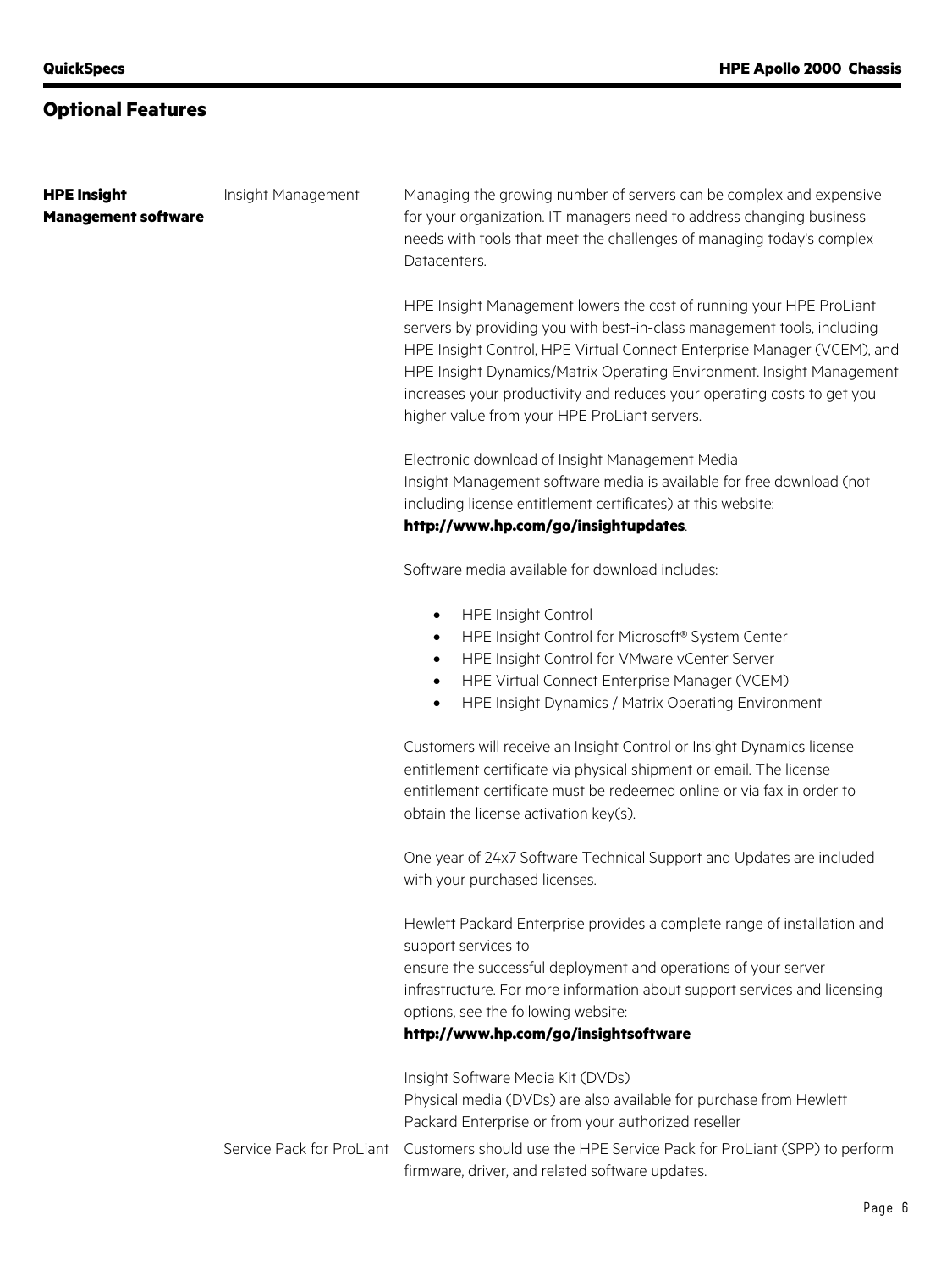|                                             |                                            | SPP main webpage: <b>http://www.hp.com/go/spp</b><br>SPP downloads webpage:                                                                                                                                                                                                                                                                                                                                                                                                                                                                                                                                        |
|---------------------------------------------|--------------------------------------------|--------------------------------------------------------------------------------------------------------------------------------------------------------------------------------------------------------------------------------------------------------------------------------------------------------------------------------------------------------------------------------------------------------------------------------------------------------------------------------------------------------------------------------------------------------------------------------------------------------------------|
|                                             |                                            | http://www.hp.com/go/spp/download                                                                                                                                                                                                                                                                                                                                                                                                                                                                                                                                                                                  |
|                                             | HPE Integrated Lights-<br>Out (iLO)        | HPE Integrated Lights-Out (iLO) simplifies server setup, health monitoring,<br>power and thermal control, and lights-out remote administration of<br>ProLiant SL, XL, ML, DL, and BL servers. HPE iLO functions without<br>additional software and can be accessed from any location via a web<br>browser. HPE iLO works hand-in-hand with HPE Systems Insight Manager,<br>Insight Control and Insight Dynamics for ProLiant, helping customers<br>unleash the value of the ProLiant platform and deliver the highest possible<br>quality of IT service. For more information, visit:<br>http://www.hp.com/go/iLO. |
|                                             | HPE Insight Control                        | HPE Insight Control, a product option, delivers essential infrastructure<br>management that can help save time and money by making it easy to<br>deploy, monitor, remote control, and optimize your IT infrastructure<br>through a single, simple management console. For more information, see<br>http://www.hp.com/go/insightcontrol.                                                                                                                                                                                                                                                                            |
|                                             |                                            | HPE Insight Control includes one year of 24 x 7 HPE Software Technical<br>Support and Update Service ensuring rapid access to Hewlett Packard<br>Enterprise support staff and proactive delivery of software updates. For<br>more information about this service, please visit:<br>http://www.hp.com/services/insight                                                                                                                                                                                                                                                                                              |
|                                             | <b>HPE Matrix Operating</b><br>Environment | The HPE Matrix Operating Environment (Matrix OE) for ProLiant and<br>Integrity servers is an integrated command center that helps you instantly<br>adjust to dynamic business demands. This advanced infrastructure<br>management software lets you reduce the cost of common data center<br>tasks by up to 40 percent while keeping pace with your changing business.                                                                                                                                                                                                                                             |
|                                             |                                            | The HPE Matrix OE includes the automated provisioning, optimization, and<br>recovery management capabilities for HPE CloudSystem Matrix, the ideal<br>platform for private cloud and Infrastructure as a Service (laaS).                                                                                                                                                                                                                                                                                                                                                                                           |
|                                             |                                            | NOTE: For more information, visit: http://www.hp.com/go/matrixoe.                                                                                                                                                                                                                                                                                                                                                                                                                                                                                                                                                  |
| <b>HPE Advanced Power</b><br><b>Manager</b> |                                            | The HPE Advanced Power Manager (HPE APM) is an optional rack level solution. HPE APM will<br>automatically discover hardware components and enable server level power on and off, server<br>metering, aggregate dynamic power capping, configurable power-up dependencies and sequencing,<br>consolidated Ethernet access to all resident iLOs, and asset management capabilities.                                                                                                                                                                                                                                 |
|                                             |                                            | HPE APM features rack level event logging, RADIUS authentication, integrated serial concentrator, up<br>to 11 local user accounts, read only service port, and supports SNMP, SSH, Syslogd, telnet.<br>NOTE: use either the HPE APM port or an iLO port to connect to a network.                                                                                                                                                                                                                                                                                                                                   |
| <b>Warranty</b>                             |                                            | This product is covered by a global limited warranty and supported by HPE Services and a worldwide<br>network of Hewlett Packard Enterprise Authorized Channel Partners. Hardware diagnostic support and<br>repair is available for one year from date of purchase. Support for software and initial setup is available                                                                                                                                                                                                                                                                                            |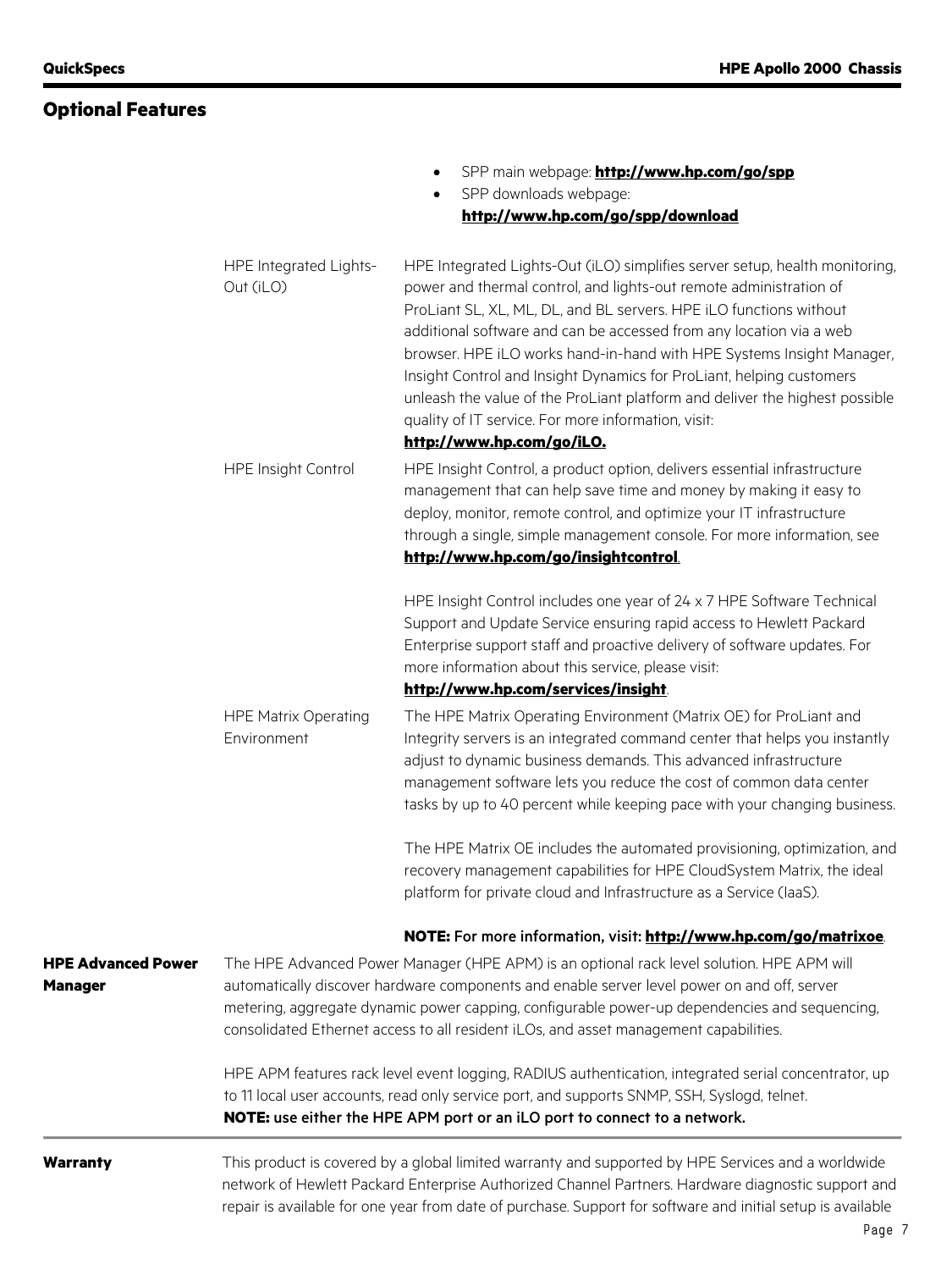## **Optional Features**

for 90 days from date of purchase. Enhancements to warranty services are available through HPE Care Pack services or customized service agreements. Hard drives have either a one year or three year warranty.

**NOTE:** Server Warranty includes 1 year Parts, 1 year Labor, 1-year on-site support with next business day response. Warranty repairs may be accomplished through the use of Customer Self Repair (CSR) parts. These parts fall into two categories: 1) Mandatory CSR parts are designed for easy replacement. A travel and labor charge will result when customers decline to replace a Mandatory CSR part; 2) Optional CSR parts are also designed for easy replacement but may involve added complexity. Customers may choose to have Hewlett Packard Enterprise replace Optional CSR parts at no charge. Additional information regarding worldwide limited warranty and technical support is available

at: **<http://h18004.www1.hp.com/products/servers/platforms/warranty/index.html>**. **NOTE:** In Asia Pacific, Japan and China, Server Warranty includes 3 years Parts, 3 year Labor, 3 year Onsite support with next business day response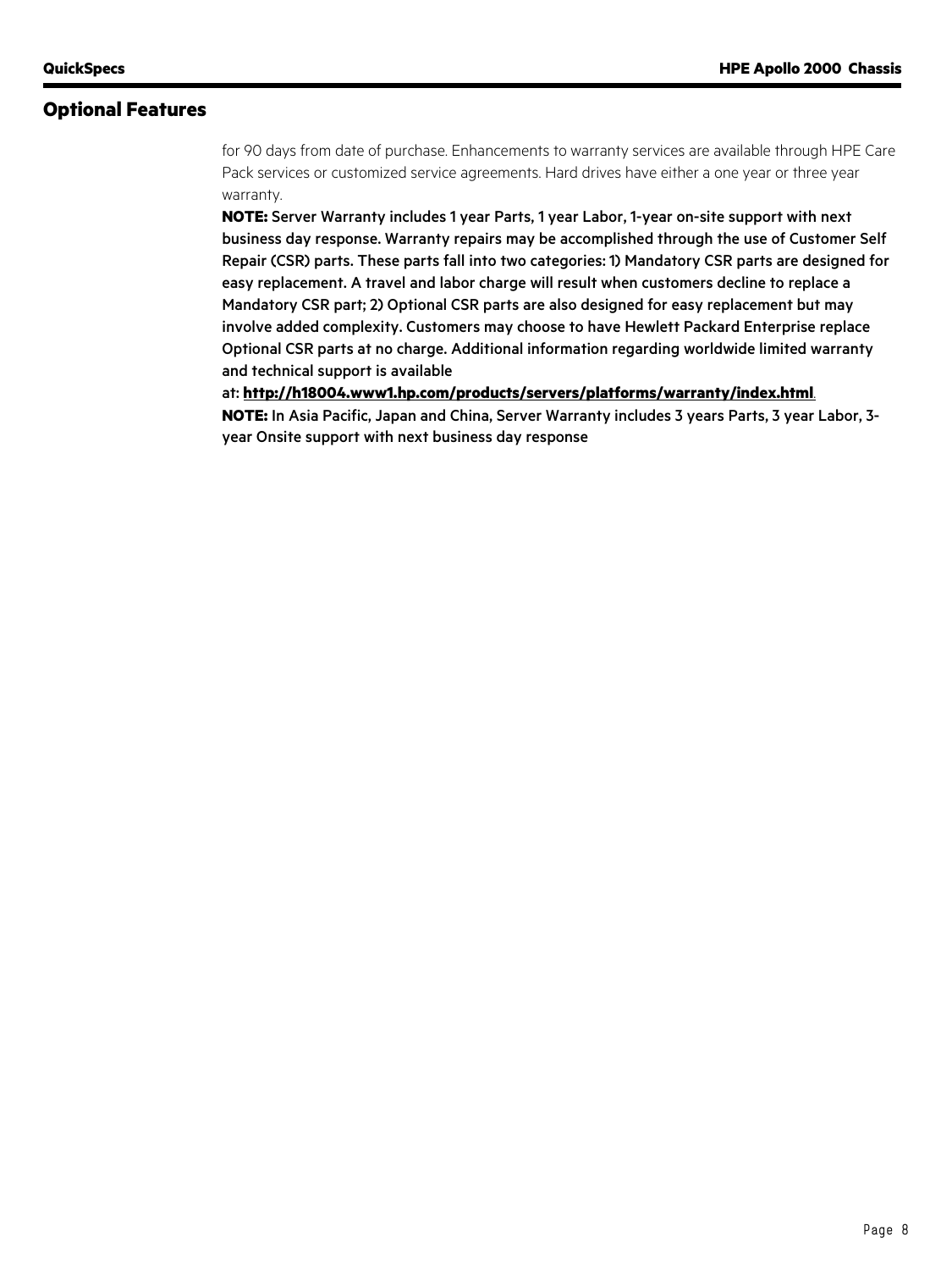# **Service and Support**

| <b>Service and Support</b>        | The support of HPE Apollo 2000 is at the Chassis level. Support purchased for the chassis covers the<br>chassis and any other option part of this system                                                                                                                                                                                                                                                                                                                                                                  |
|-----------------------------------|---------------------------------------------------------------------------------------------------------------------------------------------------------------------------------------------------------------------------------------------------------------------------------------------------------------------------------------------------------------------------------------------------------------------------------------------------------------------------------------------------------------------------|
|                                   | HPE Technology Services for Industry Standard Servers                                                                                                                                                                                                                                                                                                                                                                                                                                                                     |
|                                   | HPE Technology Services delivers confidence, reduces risk and helps customers realize agility and<br>stability. Connect to Hewlett Packard Enterprise to help prevent problems and solve issues faster. Our<br>support technology lets you to tap into the knowledge of millions of devices and thousands of experts<br>to stay informed and in control, anywhere, any time.                                                                                                                                              |
|                                   | Protect your business beyond warranty with HPE Care Pack Services                                                                                                                                                                                                                                                                                                                                                                                                                                                         |
|                                   | HPE Care Pack Services enable you to order the right service level, length of coverage and response<br>time as you purchase your new server, giving you full entitlement for the term you select.                                                                                                                                                                                                                                                                                                                         |
|                                   | Recommended HPE Care Pack Services for your HPE Apollo 2000                                                                                                                                                                                                                                                                                                                                                                                                                                                               |
| <b>Optimized</b>                  | Supports maintaining servers at optimum performance availability                                                                                                                                                                                                                                                                                                                                                                                                                                                          |
| recommendation                    | 3-Year HPE Proactive Care Service, 24x7, 4 hour response<br>This service gives you combined reactive and proactive support including rapid access to our<br>Advanced Solution Center to manage and prevent problems and a Technical Support Specialist with a<br>broad level of technical knowledge that will engage with additional technical expertise as needed from<br>the Hewlett Packard Enterprise vast global resources.<br>http://h20195.www2.hp.com/v2/GetPDF.aspx/4AA3-8855enw.pdf                             |
| <b>Standard</b><br>recommendation | 3-Year Foundation Care 24x7, Care Pack Service                                                                                                                                                                                                                                                                                                                                                                                                                                                                            |
|                                   | HPE Foundation Care 24x7 connects you to Hewlett Packard Enterprise 24 hours a day, seven days a<br>week for assistance on resolving issues. Hardware onsite response within four hours if needed;<br>collaborative software included in this Care Pack service provides troubleshooting assistance on<br>industry leading software running on your HPE server. Simplify your support experience and make<br>Hewlett Packard Enterprise your first call for hardware or software questions.                               |
|                                   | http://h20195.www2.hp.com/V2/GetDocument.aspx?docname=4AA4-8876ENW&cc=us&lc=en                                                                                                                                                                                                                                                                                                                                                                                                                                            |
| <b>Basic recommendation</b>       | 3-Year Foundation Care NBD, Care Pack Service                                                                                                                                                                                                                                                                                                                                                                                                                                                                             |
|                                   | HPE Foundation Care Next Business Day connects you to HPE during business hours for assistance on<br>resolving issues - features next business day hardware onsite response if needed and software call<br>back within two hours. Collaborative software support is included and provides troubleshooting<br>assistance on industry leading software running on your server. Simplify your support experience and<br>make Hewlett Packard Enterprise your first call for hardware or software questions.                  |
|                                   | http://h20195.www2.hp.com/V2/GetDocument.aspx?docname=4AA4-8876ENW&cc=us&lc=en                                                                                                                                                                                                                                                                                                                                                                                                                                            |
| <b>Related Services</b>           | <b>HPE Datacenter Care service</b>                                                                                                                                                                                                                                                                                                                                                                                                                                                                                        |
|                                   | HPE Datacenter Care helps you improve IT stability and security, increase the value of IT, and enable<br>agility and innovation. It is a structured framework of repeatable, tested, and globally available<br>services "building blocks." You can deploy, operate, and evolve your datacenter wherever you are on<br>your IT journey. With HPE Datacenter Care, you benefit from a personalized relationship with HPE via a<br>single point of accountability for HPE and others' products.  For more information, visit |

**http://www.hp.com/services/datacentercare**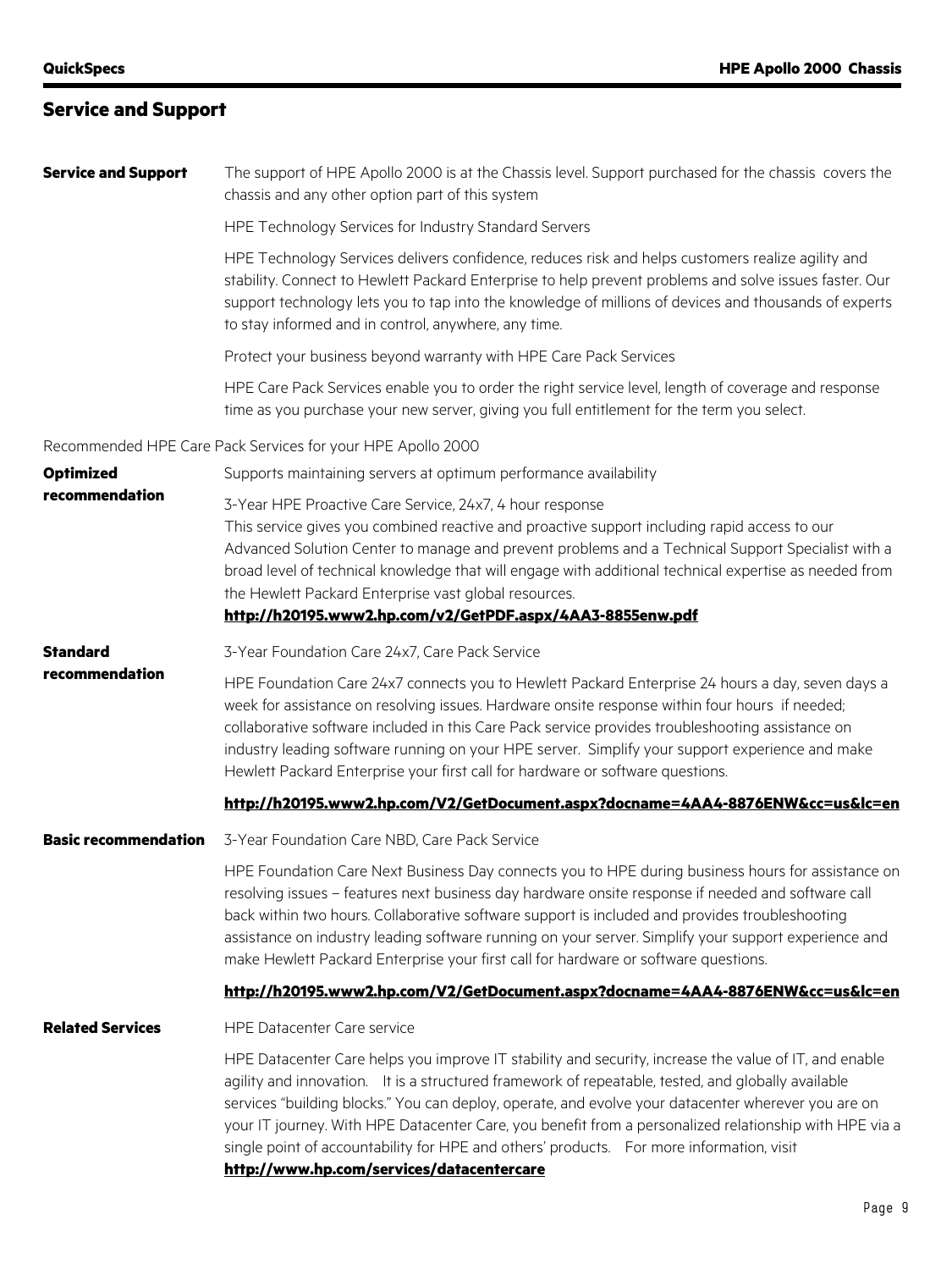# **Service and Support**

|                                                                                   | <b>HPE ProLiant Server Hardware Installation</b><br>Provides for the basic hardware installation of Hewlett Packard Enterprise branded servers, storage<br>devices and networking options to assist you in bringing your new hardware into operation in a timely<br>and professional manner.<br>http://h20195.www2.hp.com/V2/GetPDF.aspx/5981-9356EN.pdf                                                                                                                                                                                      |
|-----------------------------------------------------------------------------------|-----------------------------------------------------------------------------------------------------------------------------------------------------------------------------------------------------------------------------------------------------------------------------------------------------------------------------------------------------------------------------------------------------------------------------------------------------------------------------------------------------------------------------------------------|
|                                                                                   | Factory Express for Servers and storage                                                                                                                                                                                                                                                                                                                                                                                                                                                                                                       |
|                                                                                   | HPE Factory Express offers configuration, customization, integration and deployment services for<br>Hewlett Packard Enterprise servers and storage products. Customers can choose how their factory<br>solutions are built, tested, integrated, shipped and deployed. For more information on Factory Express<br>services for your specific server model please contact your sales representative or go to:<br>http://www.hp.com/go/factory-express.                                                                                          |
|                                                                                   | Data Privacy Services                                                                                                                                                                                                                                                                                                                                                                                                                                                                                                                         |
|                                                                                   | Protect your data through better media management. HPE Data privacy services help manage and<br>protect sensitive data to reduce the risk of unauthorized access to private information and help meet<br>compliance requirements. Our retention services allow you to keep drives and other devices upon<br>failure, our removal services provide convenient data sanitization and our recovery services allow you<br>to safely retire IT assets and capture any remaining value from the hardware.<br>http://www.hp.com/services/dataprivacy |
|                                                                                   | Additional HPE Care Pack services can be found at: http://www.hp.com/go/cpc                                                                                                                                                                                                                                                                                                                                                                                                                                                                   |
| <b>Get connected to</b><br><b>Hewlett Packard</b><br><b>Enterprise to improve</b> | Prevent problems with innovative, automated monitoring tools and proactive services. Combining<br>Proactive Care Services with our remote support technology such as Insight Online provides you with<br>expert advice and personalized, cloud-based automated IT support, helping to prevent unplanned<br>your support experience down time and solve problems quickly. For more information, visit:<br>http://www.hp.com/go/proactiveinsightexperience                                                                                      |
| <b>HPE Support Center</b>                                                         | Personalized online support portal with access to information, tools and experts to support Hewlett<br>Packard Enterprise business products. Submit support cases online, chat with Hewlett Packard<br>Enterprise experts, access support resources or collaborate with peers. Learn more<br>http://www.hp.com/go/hpsc.                                                                                                                                                                                                                       |
|                                                                                   | The HPE Support Center Mobile App allows you to resolve issues yourself or quickly connect to an<br>agent for live support. Get access to personalized IT support anywhere, anytime.<br>These tools are available at no additional cost with an HPE warranty, HPE Care Pack Service or Hewlett<br>Packard Enterprise contractual support agreement.<br>NOTE: HPE Support Center Mobile App is subject to local availability.                                                                                                                  |
| <b>Parts and Materials</b>                                                        | Hewlett Packard Enterprise will provide HPE-supported replacement parts and materials necessary to<br>maintain the<br>covered hardware product in operating condition, including parts and materials for available<br>and recommended engineering improvements.                                                                                                                                                                                                                                                                               |
|                                                                                   | Parts and components that have reached their maximum supported lifetime and/or the<br>maximum usage limitations as set forth in the manufacturer's operating manual, product<br>QuickSpecss, or the technical product data sheet will not be provided, repaired, or replaced as<br>part of these services.                                                                                                                                                                                                                                    |
| <b>Data Privacy</b>                                                               | Let HPE Data Privacy Services help you control access to data and maintain compliance. We offer                                                                                                                                                                                                                                                                                                                                                                                                                                               |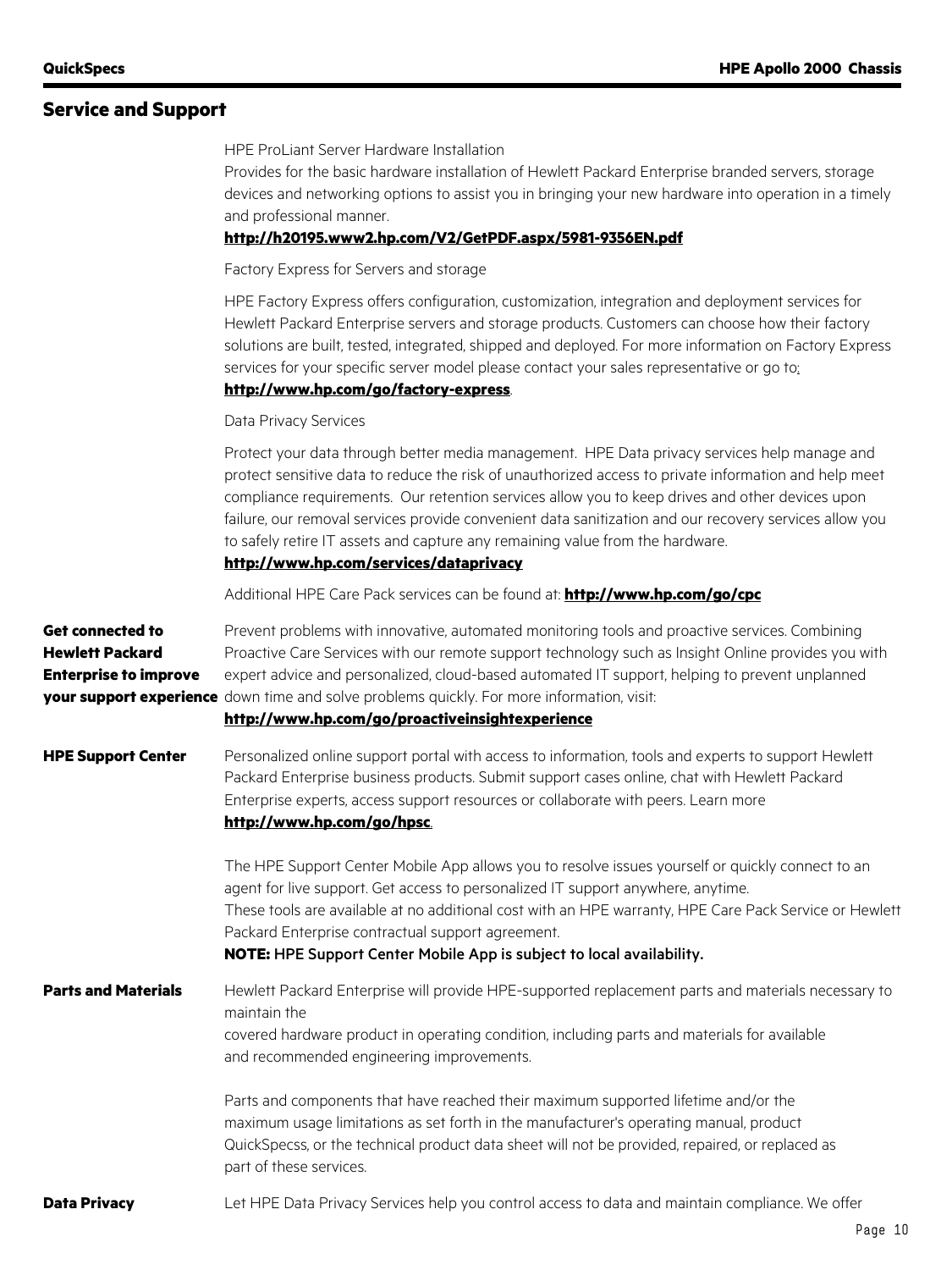## **Service and Support**

retention services called Defective Media Retention (DMR) and Comprehensive Defective Material Retention (CDMR) as part of Foundation Care and Proactive Care that allow you to keep failed drives or other memory-retentive components to protect data that may reside. Our sanitization services should be used as part of tech refresh to help ensure no data lingers once the systems are taken out of service or repurposed. Our asset recovery service helps you responsibly retire IT assets. The defective media retention service feature option applies only to Disk or eligible SSD/Flash Drives replaced by Hewlett Packard Enterprise due to malfunction.

**For more information** To learn more on services for HPE Apollo please contact your Hewlett Packard Enterprise sales representative or Hewlett Packard Enterprise Authorized Channel Partner. Or visit: **http://www.hp.com/services/bladesystem.**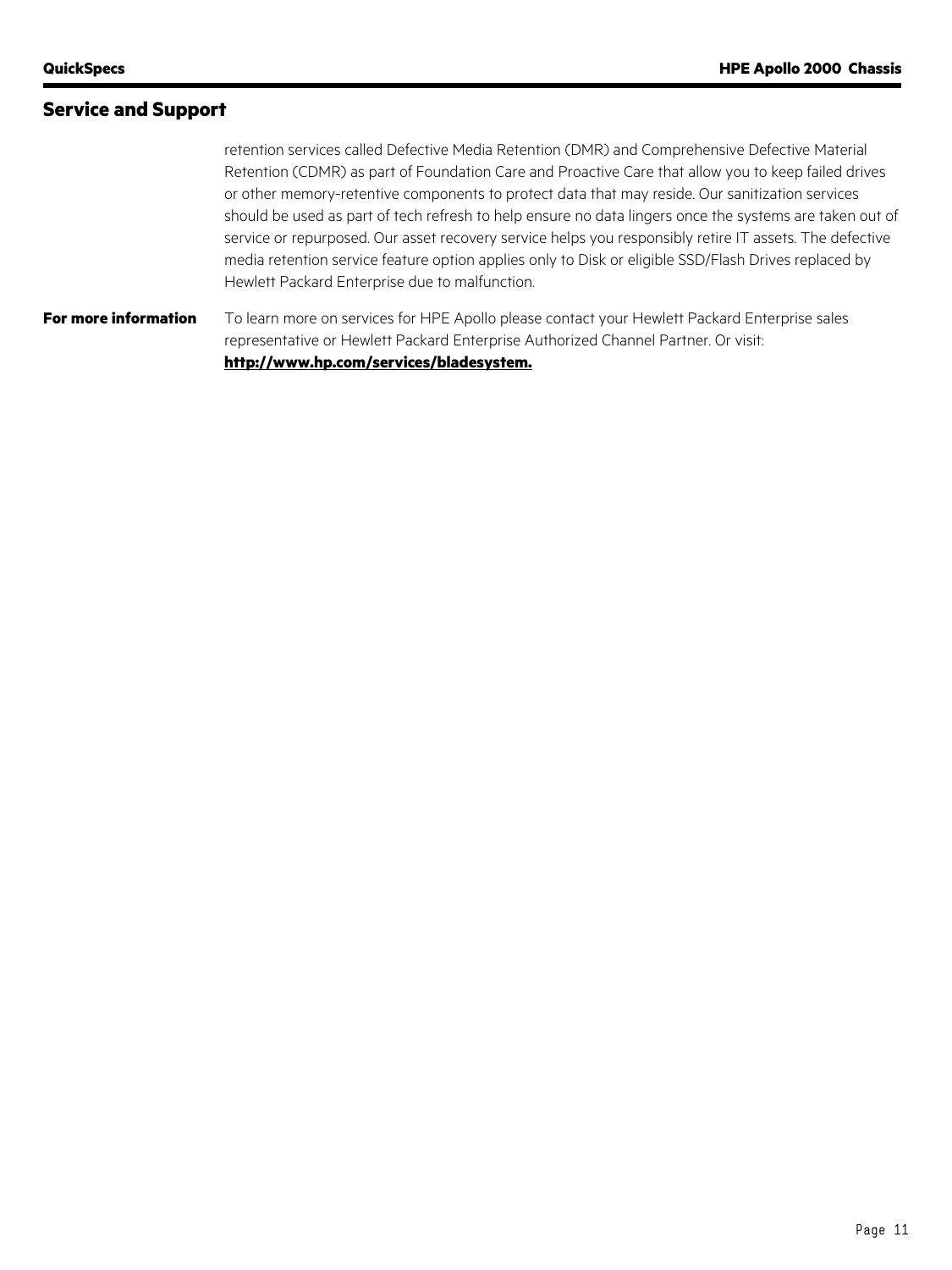# **Configuration Information - Factory Integrated Models**

# **Step 1: Choose a Chassis**

| <b>HPE Chassis</b>                       | HPE Apollo 2200 12LFF CTO Chassis                                                                                                                                                                                                                                             | 798152-B21 |  |
|------------------------------------------|-------------------------------------------------------------------------------------------------------------------------------------------------------------------------------------------------------------------------------------------------------------------------------|------------|--|
|                                          | HPE Apollo 2600 24SFF CTO Chassis                                                                                                                                                                                                                                             | 798153-B21 |  |
|                                          | HPE Apollo 2800 24 SFF w/Exp CTO Chassis                                                                                                                                                                                                                                      | 798154-B21 |  |
| <b>Step 2: Choose cooling options</b>    |                                                                                                                                                                                                                                                                               |            |  |
| <b>HPE Cooling Options</b>               | HPE Apollo 2000 Server Tray Blank Kit<br><b>NOTE:</b> Required for any non-populated slots in the chassis to prevent thermal<br>related issues and required for APM 1.2 or APM 2.0                                                                                            | 798194-B21 |  |
|                                          | HPE Apollo 2000 FAN-module Kit<br><b>NOTE:</b> Only required for APM 1.2                                                                                                                                                                                                      | 800059-B21 |  |
|                                          | Step 3: Choose the following rail kit and Bracket per chassis                                                                                                                                                                                                                 |            |  |
| <b>HPE Rail Kits</b>                     | HPE DL2000 Hardware Rail Kit 2000                                                                                                                                                                                                                                             | 611428-B21 |  |
|                                          | HPE †2500 Strap Shipping Bracket<br>NOTE: Hewlett Packard Enterprise recommends that a minimum of two people<br>are required for all rack installations. Please refer to your installation<br>instructions for proper tools and number of people to use for any installation. | 740713-B21 |  |
| <b>Step 4: Choose Base configuration</b> |                                                                                                                                                                                                                                                                               |            |  |
| <b>Server Trays</b>                      | HPE ProLiant XL170r Gen9 Tray                                                                                                                                                                                                                                                 | 798155-B21 |  |
|                                          | HPE ProLiant XL190r Gen9 Tray<br>NOTE: Up to 4 single half width server trays (XL170r Gen9) can be added to the<br>HPE Apollo 2000 Chassis.<br>Up to 2 half width 2 U height server trays (XL190 Gen9) can be added to the<br>HPE Apollo 2000 chassis                         | 798156-B21 |  |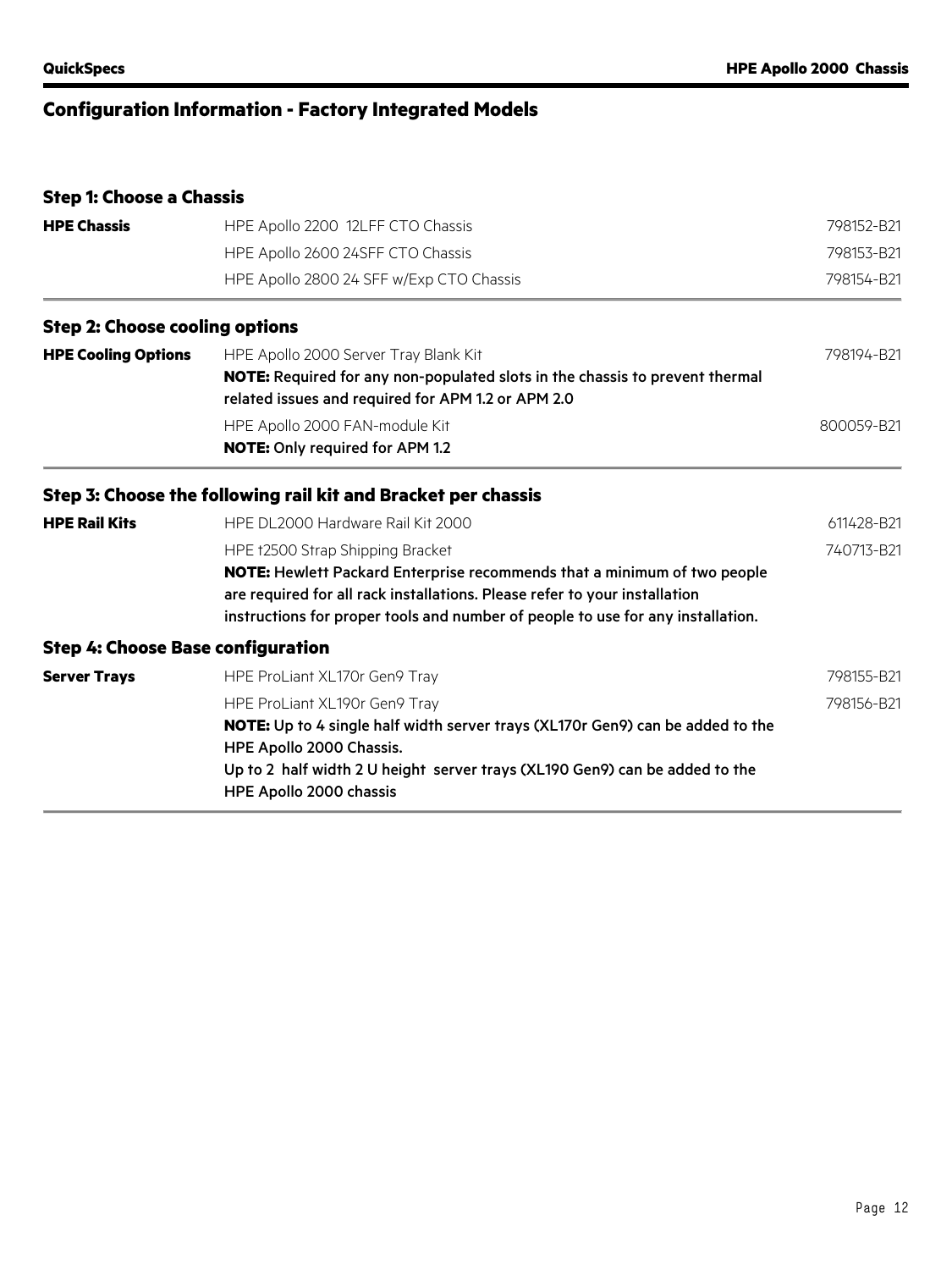| <b>RCM Module</b>         | HPE Apollo 2000 RCM-module Kit<br><b>NOTE:</b> This is an optional RCM (Rack Consolidation Management) module kit<br>which allows iLO aggregation at the chassis level and also has the port for the<br>HPE APM. The RCM Module consists of 2 iLO ports for redundancy. It can also<br>be daisy chained to connect to a Top of the Rack (TOR) management switch.<br><b>NOTE:</b> If using the RCM module iLO port or the dedicated iLO management<br>port module to connect to a network, the network must operate at a speed of<br>1Gb/s. | 798211-B21 |
|---------------------------|--------------------------------------------------------------------------------------------------------------------------------------------------------------------------------------------------------------------------------------------------------------------------------------------------------------------------------------------------------------------------------------------------------------------------------------------------------------------------------------------------------------------------------------------|------------|
| <b>Power Supply</b>       | HPE 800W FS Ti Ht Plg Pwr Supply Kit                                                                                                                                                                                                                                                                                                                                                                                                                                                                                                       | 720482-B21 |
|                           | HPE 800W FS Univrsal Ht Plg Pwr Spply Kit                                                                                                                                                                                                                                                                                                                                                                                                                                                                                                  | 720484-B21 |
|                           | HPE 800W FS Plat Ht Plg Pwr Supply Kit                                                                                                                                                                                                                                                                                                                                                                                                                                                                                                     | 720479-B21 |
|                           | HPE 800W FS-48VDC Ht Plg Pwr Suhhpply Kit                                                                                                                                                                                                                                                                                                                                                                                                                                                                                                  | 720480-B21 |
|                           | HPE 1400W FS Plat PI Ht Plg Pwr Spply Kit                                                                                                                                                                                                                                                                                                                                                                                                                                                                                                  | 720620-B21 |
| <b>Security Hardware</b>  | HPE 2U Security Bezel Kit                                                                                                                                                                                                                                                                                                                                                                                                                                                                                                                  | 666988-B21 |
| <b>HPE Advanced Power</b> | HPE Advanced Power Manager Kit                                                                                                                                                                                                                                                                                                                                                                                                                                                                                                             | 741192-B21 |
| <b>Manager</b>            | <b>NOTE:</b> Each HPE APM can connect up to 10 chassis via consolidated chassis<br>management cable.                                                                                                                                                                                                                                                                                                                                                                                                                                       |            |
|                           | HPE 4M 20 Pin Consolidated Management Cable<br><b>NOTE:</b> 1 cable per chassis.                                                                                                                                                                                                                                                                                                                                                                                                                                                           | 762048-B21 |

#### **HPE Care Pack Services** Foundation Care

**NOTE:** HPE Foundation Care 24x7 connects you to Hewlett Packard Enterprise 24 hours a day, seven days a week for assistance on resolving issues. Hardware onsite response within four hours if needed; collaborative software included in this Care Pack service provides troubleshooting assistance on industry leading software running on your HPE server. Simplify your support experience and make Hewlett Packard Enterprise your first call for hardware or software questions.

| HPE 3 year 24x7 Apollo 2000 Proactive Care Service                               | U8AW3E        |
|----------------------------------------------------------------------------------|---------------|
| HPE 3 year 24x7 Apollo 2000 Foundation Care Service                              | U8AW0E        |
| HPE 3 year NBD Apollo 2000 Foundation Care Service                               | U8AV1E        |
| Installation Services                                                            |               |
| <b>NOTE:</b> Reduce the time required to get your system up and running and help |               |
| minimize disruptions to your business.                                           |               |
| HPE Installation Apollo 2000 Service 2000                                        | <b>U5V60E</b> |
| HPE Installation Non-Standard Hours Apollo 2000 Service2000                      | <b>U5V61E</b> |
| HPE Startup Apollo 2000 Service                                                  | <b>U5V62E</b> |
| HPE Startup Non-Standard Hours Apollo 2000 Service                               | <b>U5V63E</b> |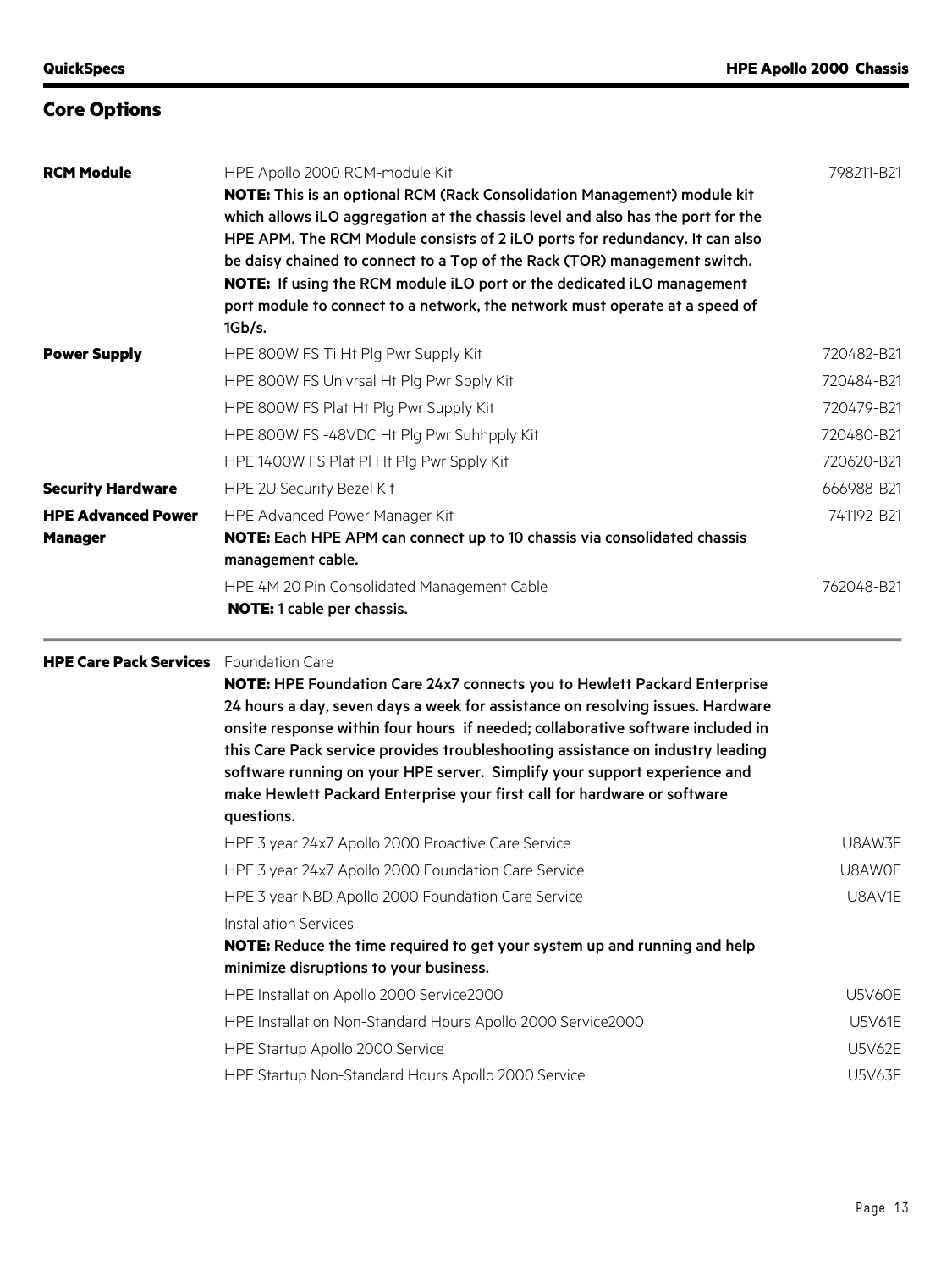## **Technical Specifications**

|  |  |  |  |  | HPE Apollo 2200 Chassis Dimensions |
|--|--|--|--|--|------------------------------------|
|--|--|--|--|--|------------------------------------|

| HPE Apollo 2200 Chassis Dimensions |                            | Height        | 3.44 in (8.73 cm)                                                                                     |
|------------------------------------|----------------------------|---------------|-------------------------------------------------------------------------------------------------------|
|                                    |                            | Width         | 17.64 in (44.80 cm)                                                                                   |
|                                    |                            | Depth         | 33.40 in (86.33 cm)                                                                                   |
|                                    | <b>Shipping Dimensions</b> | Height        | 11.5 in (29.2 cm)                                                                                     |
|                                    |                            | Width         | 23 in (58.4 cm)                                                                                       |
|                                    |                            | Depth         | 38.74 in (98.4 cm)                                                                                    |
|                                    | Chassis Weight             | Empty         | 26.37 lb (11.94 kg)                                                                                   |
|                                    | Max Enclosure Weight       | Approximate   | 55.93 lb (25.37 kg)                                                                                   |
|                                    | Temperature Range          | Operating     | 50° to 95° F (10° to 35° C)                                                                           |
|                                    |                            | Non-Operating | $-22^{\circ}$ to 140° F ( $-30^{\circ}$ to 60° C)                                                     |
|                                    | Relative Humidity          | Operating     | 10 to 90% relative humidity (Rh), 28°C<br>(82.4°F) maximum wet bulb<br>temperature, non-condensing.   |
|                                    |                            | Non-Operating | 5 to 95% relative humidity (Rh), 38.7°C<br>(101.7°F) maximum wet bulb<br>temperature, non-condensing. |

## **NOTE:** Operating temperature has an altitude derating of 1.8° F (1° C) per 1,000 ft (304.8 m). No direct sunlight. Upper operating limit is 10,000 ft (3,048 m) or 70Kpa/10.1 psia. Upper nonoperating limit is 30,000 ft (9,144 m) or 30.3 KPa/4.4 psia. Storage maximum humidity of 95% is based on a maximum temperature of 113° F (45° C). Altitude maximum for storage is 70 KPa.

|                                    | <b>Acoustic Noise</b>      | Listed are the declared A-Weighted sound power levels (LWAd) and<br>declared average bystander position A-Weighted sound pressure levels<br>(LpAm) when the product is operating in a 23°C ambient environment.<br>Noise emissions were measured in accordance with ISO 7779 (ECMA 74)<br>and declared in accordance with ISO 9296 (ECMA 109). |                             |  |
|------------------------------------|----------------------------|------------------------------------------------------------------------------------------------------------------------------------------------------------------------------------------------------------------------------------------------------------------------------------------------------------------------------------------------|-----------------------------|--|
|                                    |                            |                                                                                                                                                                                                                                                                                                                                                | Idle                        |  |
|                                    |                            | LWAd                                                                                                                                                                                                                                                                                                                                           | 7.1 Bels                    |  |
|                                    |                            | LpAm                                                                                                                                                                                                                                                                                                                                           | 54 dBA                      |  |
|                                    |                            |                                                                                                                                                                                                                                                                                                                                                | Operating                   |  |
|                                    |                            | LWAd                                                                                                                                                                                                                                                                                                                                           | 7.2 Bels                    |  |
|                                    |                            | LpAm                                                                                                                                                                                                                                                                                                                                           | 54 dBA                      |  |
| HPE Apollo 2600 Chassis Dimensions |                            | Height                                                                                                                                                                                                                                                                                                                                         | 3.44 in (8.73 cm)           |  |
|                                    |                            | Width                                                                                                                                                                                                                                                                                                                                          | 17.64 in (44.81 cm)         |  |
|                                    |                            | Depth                                                                                                                                                                                                                                                                                                                                          | 32.4 in (82.27 cm)          |  |
|                                    | <b>Shipping Dimensions</b> | Height                                                                                                                                                                                                                                                                                                                                         | 11.5 in (29.2 cm)           |  |
|                                    |                            | Width                                                                                                                                                                                                                                                                                                                                          | 23 in (58.4 cm)             |  |
|                                    |                            | Depth                                                                                                                                                                                                                                                                                                                                          | 37.12 in (94.3 cm)          |  |
|                                    | Chassis Weight             | Empty                                                                                                                                                                                                                                                                                                                                          | 21.74 lb (9.86 kg)          |  |
|                                    | Max Enclosure Weight       | Approximate                                                                                                                                                                                                                                                                                                                                    | 51.69 lb (23.45 kg)         |  |
|                                    | Temperature Range          | Operating                                                                                                                                                                                                                                                                                                                                      | 50° to 95° F (10° to 35° C) |  |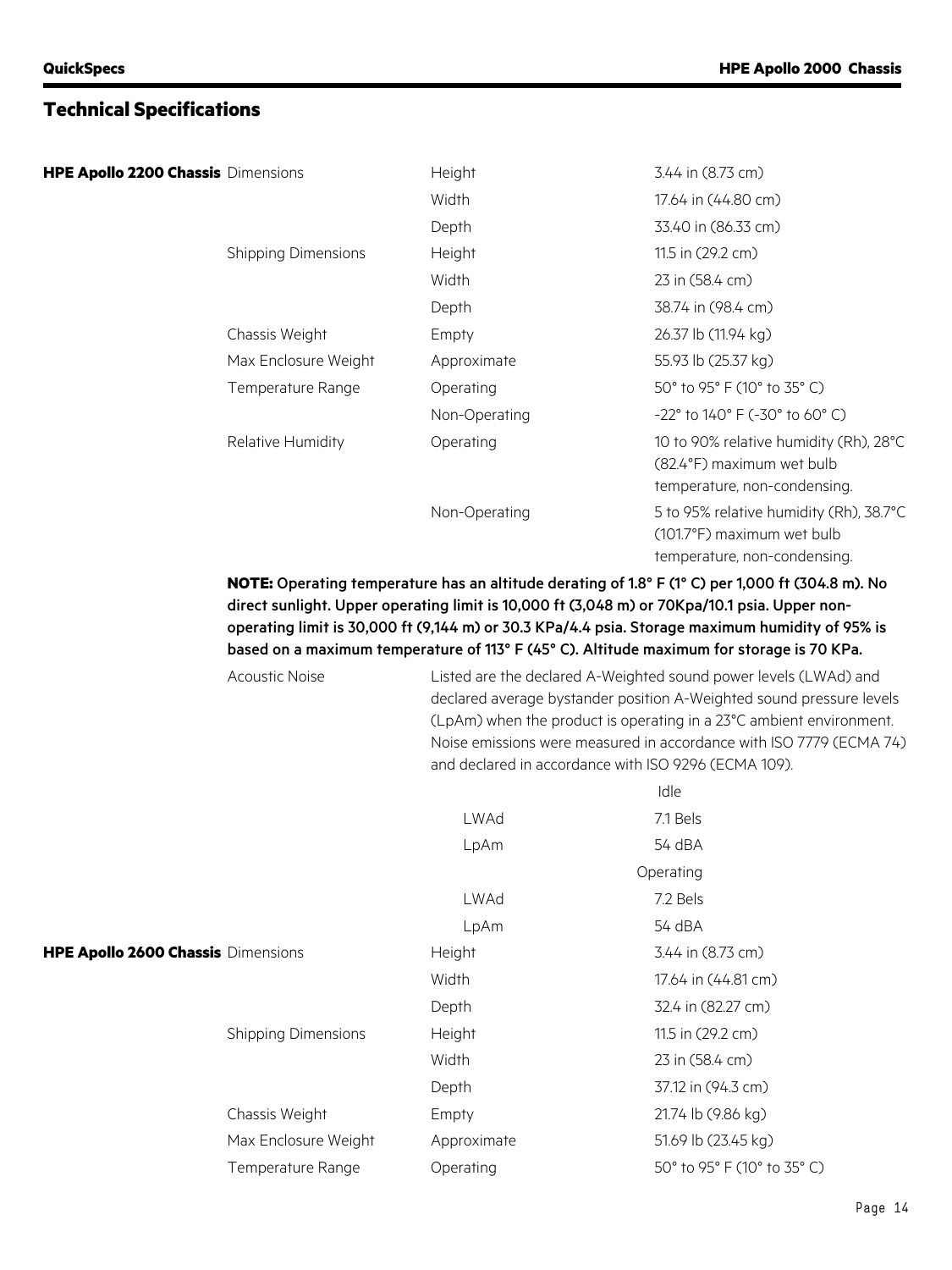|                 |                                           | Non-Operating                                                                                                                                                                                                                                                                                                                                                                                    | $-22^{\circ}$ to 140° F (-30° to 60° C)                                                                |  |  |  |
|-----------------|-------------------------------------------|--------------------------------------------------------------------------------------------------------------------------------------------------------------------------------------------------------------------------------------------------------------------------------------------------------------------------------------------------------------------------------------------------|--------------------------------------------------------------------------------------------------------|--|--|--|
|                 | Relative Humidity                         | Operating                                                                                                                                                                                                                                                                                                                                                                                        | 10 to 90% relative humidity (Rh), 28°C<br>(82.4°F) maximum wet bulb<br>temperature, non-condensing.    |  |  |  |
|                 |                                           | Non-Operating                                                                                                                                                                                                                                                                                                                                                                                    | 5 to 95% relative humidity (Rh), 38.7°C<br>(101.7°F) maximum wet bulb                                  |  |  |  |
|                 |                                           |                                                                                                                                                                                                                                                                                                                                                                                                  | temperature, non-condensing.                                                                           |  |  |  |
|                 |                                           | NOTE: Operating temperature has an altitude derating of 1.8° F (1° C) per 1,000 ft (304.8 m). No<br>direct sunlight. Upper operating limit is 10,000 ft (3,048 m) or 70Kpa/10.1 psia. Upper non-<br>operating limit is 30,000 ft (9,144 m) or 30.3 KPa/4.4 psia. Storage maximum humidity of 95% is<br>based on a maximum temperature of 113° F (45° C). Altitude maximum for storage is 70 KPa. |                                                                                                        |  |  |  |
|                 | <b>Acoustic Noise</b><br>(No data so far) | Listed are the declared A-Weighted sound power levels (LWAd) and<br>declared average bystander position A-Weighted sound pressure levels<br>(LpAm) when the product is operating in a 23°C ambient environment.<br>Noise emissions were measured in accordance with ISO 7779 (ECMA 74)<br>and declared in accordance with ISO 9296 (ECMA 109).                                                   |                                                                                                        |  |  |  |
|                 |                                           | Idle                                                                                                                                                                                                                                                                                                                                                                                             |                                                                                                        |  |  |  |
|                 |                                           | <b>LWAd</b>                                                                                                                                                                                                                                                                                                                                                                                      | 7.1 Bels                                                                                               |  |  |  |
|                 |                                           | LpAm                                                                                                                                                                                                                                                                                                                                                                                             | 54 dBA                                                                                                 |  |  |  |
|                 |                                           | Operating                                                                                                                                                                                                                                                                                                                                                                                        |                                                                                                        |  |  |  |
|                 |                                           | <b>LWAd</b>                                                                                                                                                                                                                                                                                                                                                                                      | 7.2 Bels                                                                                               |  |  |  |
|                 |                                           | LpAm                                                                                                                                                                                                                                                                                                                                                                                             | 54 dBA                                                                                                 |  |  |  |
| HPE Apollo 2800 | Dimensions                                | Height                                                                                                                                                                                                                                                                                                                                                                                           | 3.44 in (8.73 cm)                                                                                      |  |  |  |
| <b>Chassis</b>  |                                           | Width                                                                                                                                                                                                                                                                                                                                                                                            | 17.64 in (44.81 cm)                                                                                    |  |  |  |
|                 |                                           | Depth                                                                                                                                                                                                                                                                                                                                                                                            | 32.4 in (82.27 cm)                                                                                     |  |  |  |
|                 | <b>Shipping Dimensions</b>                | Height                                                                                                                                                                                                                                                                                                                                                                                           | 11.5 in (29.2 cm)                                                                                      |  |  |  |
|                 |                                           | Width                                                                                                                                                                                                                                                                                                                                                                                            | 23 in (58.4 cm)                                                                                        |  |  |  |
|                 |                                           | Depth                                                                                                                                                                                                                                                                                                                                                                                            | 37.12 in (94.3 cm)                                                                                     |  |  |  |
|                 | Chassis Weight                            | Empty                                                                                                                                                                                                                                                                                                                                                                                            | 22.05 lb (10.00 kg)                                                                                    |  |  |  |
|                 | Max Enclosure Weight                      | Approximate                                                                                                                                                                                                                                                                                                                                                                                      | 52.00 lb (23.50kg)                                                                                     |  |  |  |
|                 | Temperature Range                         | Operating                                                                                                                                                                                                                                                                                                                                                                                        | 50° to 95° F (10° to 35° C)                                                                            |  |  |  |
|                 |                                           | Non-Operating                                                                                                                                                                                                                                                                                                                                                                                    | -22° to 140° F (-30° to 60° C)                                                                         |  |  |  |
|                 | Relative Humidity                         | Operating                                                                                                                                                                                                                                                                                                                                                                                        | 10 to 90% relative humidity (Rh), 28°C (82.4°F)<br>maximum wet bulb temperature, non-<br>condensing.   |  |  |  |
|                 |                                           | Non-Operating                                                                                                                                                                                                                                                                                                                                                                                    | 5 to 95% relative humidity (Rh), 38.7°C (101.7°F)<br>maximum wet bulb temperature, non-<br>condensing. |  |  |  |

**NOTE:** Operating temperature has an altitude derating of 1.8° F (1° C) per 1,000 ft (304.8 m). No direct sunlight. Upper operating limit is 10,000 ft (3,048 m) or 70Kpa/10.1 psia. Upper non-operating limit is 30,000 ft (9,144 m) or 30.3 KPa/4.4 psia. Storage maximum humidity of 95% is based on a maximum temperature of 113° F (45° C). Altitude maximum for storage is 70 KPa.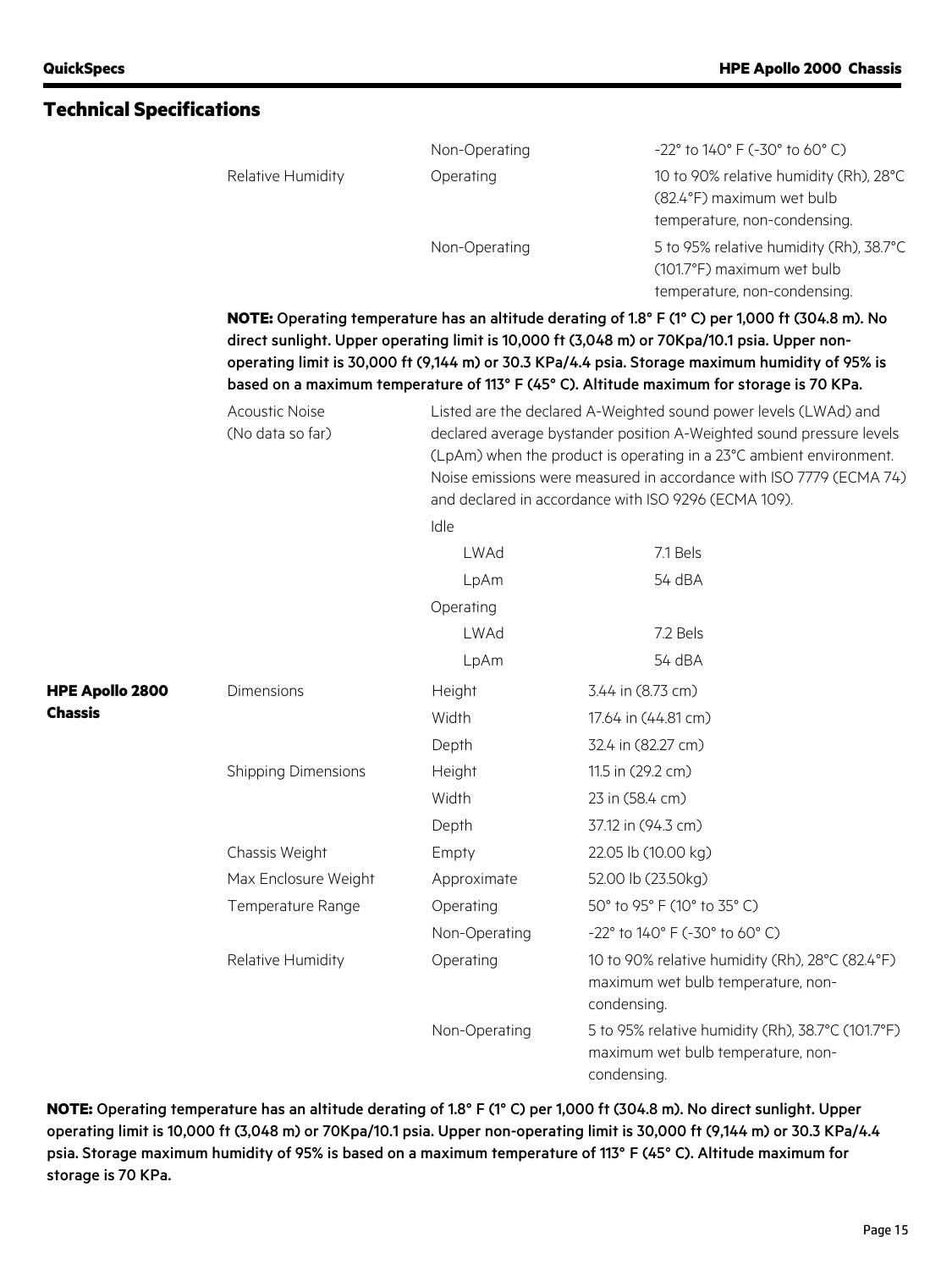# **Technical Specifications**

Listed are the declared A-Weighted sound power levels (LWAd) and declared average bystander position A-Weighted sound pressure levels (LpAm) when the product is operating in a 23°C ambient environment. Noise emissions were measured in accordance with ISO 7779 (ECMA 74) and declared in accordance with ISO 9296 (ECMA 109).

|      | Idle      |
|------|-----------|
| LWAd | 7.1 Bels  |
| LpAm | 54 dBA    |
|      | Operating |
| LWAd | 7.2 Bels  |
| LpAm | 54 dBA    |

| <b>Environmental-friendly</b> | End-of-life Management | Hewlett Packard Enterprise offers end-of-life Hewlett Packard Enterprise       |
|-------------------------------|------------------------|--------------------------------------------------------------------------------|
| <b>Products and Approach</b>  | and Recycling          | product return, trade-in, and recycling programs in many geographic areas.     |
|                               |                        | For trade-in information, please go to: <b>http://www.hp.com/go/green</b> . To |
|                               |                        | recycle your product, please go to: <b>http://www.hp.com/go/green</b> or       |
|                               |                        | contact your nearest Hewlett Packard Enterprise sales office. Products         |
|                               |                        | returned to Hewlett Packard Enterprise will be recycled, recovered or          |
|                               |                        | disposed of in a responsible manner.                                           |
|                               |                        | The EU WEEE directive (2002/95/EC) requires manufacturers to provide           |
|                               |                        | treatment information for each product type for use by treatment facilities.   |
|                               |                        | This information (product disassembly instructions) is posted on the           |
|                               |                        | Hewlett Packard Enterprise web site at: http://www.hp.com/go/green.            |
|                               |                        | These instructions may be used by recyclers and other WEEE treatment           |
|                               |                        | facilities as well as Hewlett Packard Enterprise OEM customers who             |

integrate and re-sell Hewlett Packard Enterprise equipment.